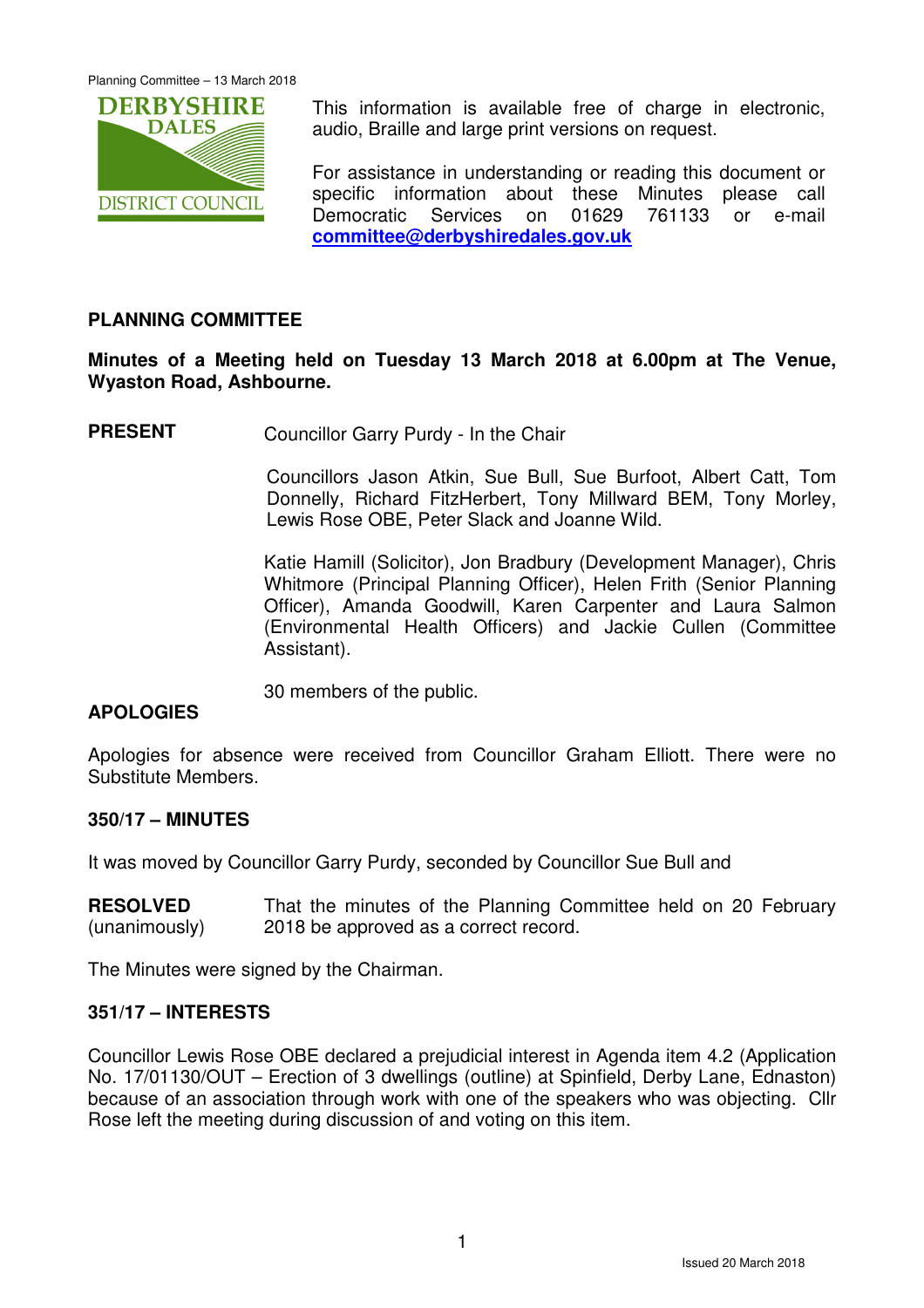# **352/17 – APPLICATION NO. 18/00022/FUL – ERECTION OF POULTRY UNIT AT BENTLEY COTTAGE FARM, LEAPLEY LANE, ALKMONTON**

The Committee visited the site prior to the meeting to allow Members to appreciate the site and context in relation to the proposed development.

In accordance with the procedure for public participation Mr Sam Harrison (Agent) spoke in favour of the application.

It was moved by Councillor Tom Donnelly, seconded by Councillor Jason Atkin and

**RESOLVED** (unanimously) That planning permission be granted subject to the conditions set out in the report.

# **353/17 – APPLICATION NO. 17/01130/OUT – ERECTION OF 3 DWELLINGS (OUTLINE) AT SPINFIELD, DERBY LANE, EDNASTON DE6 3AB**

The Committee visited the site prior to the meeting to allow Members to appreciate the proposal in the context of its surroundings.

Correspondence received after publication of the Agenda was distributed at the meeting. This comprised a summary of comments received from the Applicant's Agent.

In accordance with the procedure for public participation Messrs John Howe and Martin Moorcroft, Ms Emma Tice and Mr Terence Wilson (local residents) spoke against the application, and Mr Dominic Cooney (Agent) spoke in favour of the application.

It was moved by Councillor Albert Catt, seconded by Councillor Tony Millward BEM and **RESOLVED** (unanimously) That planning permission be refused for the reasons set out in the report.

## **354/17 – APPLICATION NO. 17/00125/FUL – CHANGE OF USE OF FIRST AND SECOND FLOORS TO FORM 4 FLATS AT THE RED LION HOTEL, MARKET PLACE, WIRKSWORTH**

In accordance with the procedure for public participation Mr Peter Booth (Applicant) spoke in favour of the application.

It was moved by Councillor Richard FitzHerbert, seconded by Councillor Peter Slack and

**RESOLVED** (unanimously) That this item be deferred in order to allow the Committee to visit the site and view the function room.

| Voting:     |   |
|-------------|---|
| For         | 6 |
| Against     | 6 |
| Abstentions | O |

The Chairman exercised his right of a second vote, voting against the recommendation, and the motion was therefore DEFEATED 6:7.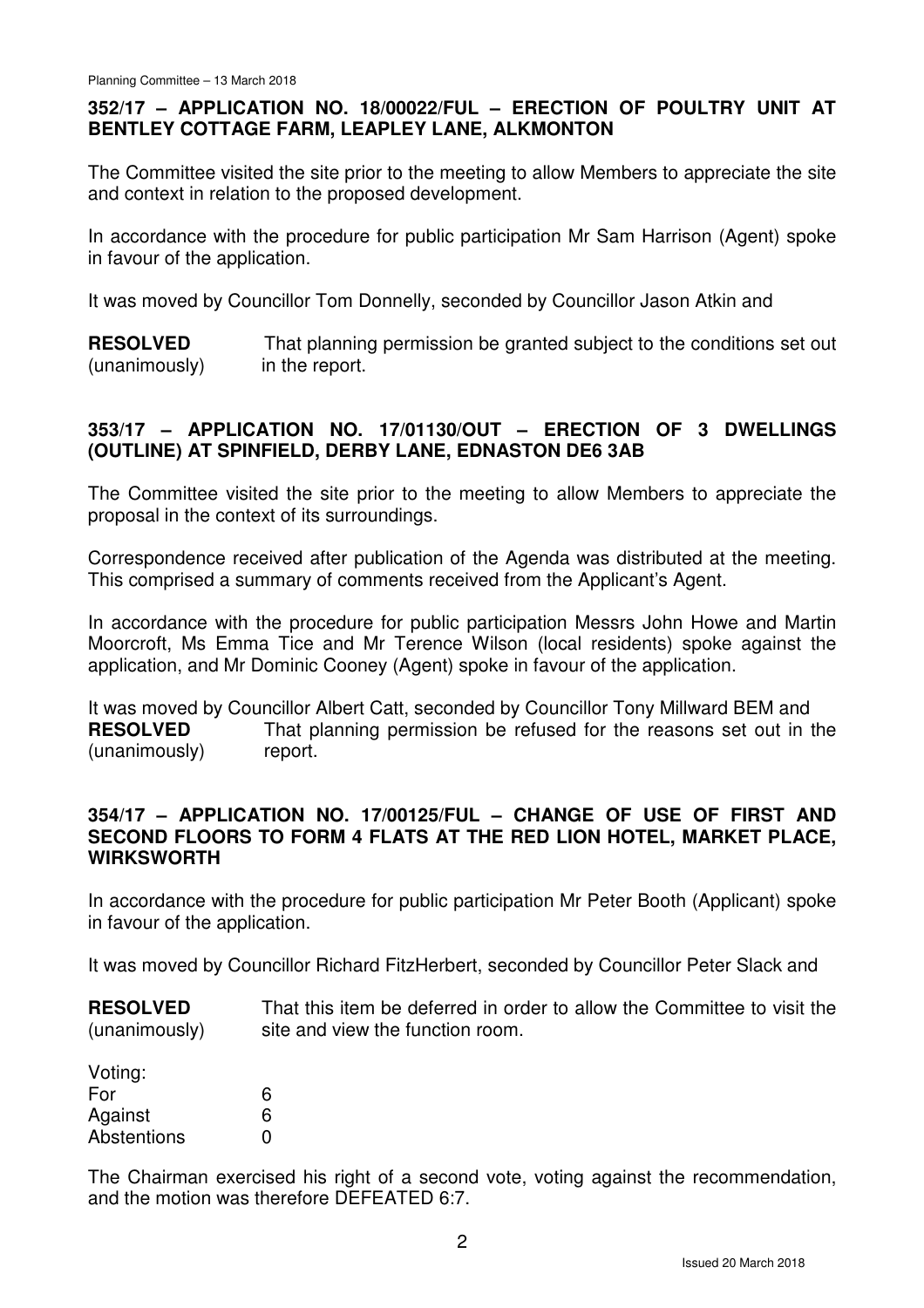It was then moved by Councillor Albert Catt, seconded by Councillor Jason Atkin and

| <b>RESOLVED</b> | That planning permission be refused for the reasons set out in the<br>report. |
|-----------------|-------------------------------------------------------------------------------|
| Voting:         |                                                                               |
| For             |                                                                               |
| Against         | 3                                                                             |
| Abstentions     |                                                                               |

The Chairman declared the motion carried.

## **355/17 – APPLICATION NO. 17/00126/LBALT – INTERNAL ALTERATIONS AT THE RED LION HOTEL, MARKET PLACE, WIRKSWORTH**

In accordance with the procedure for public participation Mr Peter Booth (Applicant) spoke in favour of the application.

It was moved by Councillor Albert Catt, seconded by Councillor Tony Millward BEM and

| <b>RESOLVED</b>    | That Listed Building Consent be refused for the reasons set out in the<br>report. |
|--------------------|-----------------------------------------------------------------------------------|
| Voting:            |                                                                                   |
| For                | 10                                                                                |
| <b>Against</b>     |                                                                                   |
| <b>Abstentions</b> |                                                                                   |

The Chairman declared the motion carried.

## **356/17 – APPLICATION NO. 17/01185/VCOND – VARIATION OF CONDITIONS 5 AND 6 OF APPLICATION REF. 16/00374/FUL TO ENABLE REPLACEMENT KENNEL BUILDING TO BE USED TO HOUSE BOARDING CATS AT FOUR LANE ENDS FARM, GIBFIELD LANE, HULLAND WARD**

In accordance with the procedure for public participation Cllr. Suzanna Montieth (Atlow Parish Council) commented on the application.

It was moved by Councillor Albert Catt, seconded by Councillor Peter Slack and

| <b>RESOLVED</b> | That planning permission be granted subject to the conditions set out |
|-----------------|-----------------------------------------------------------------------|
|                 | in the report.                                                        |

| 5 |
|---|
| ŋ |
|   |

The Chairman declared the motion carried.